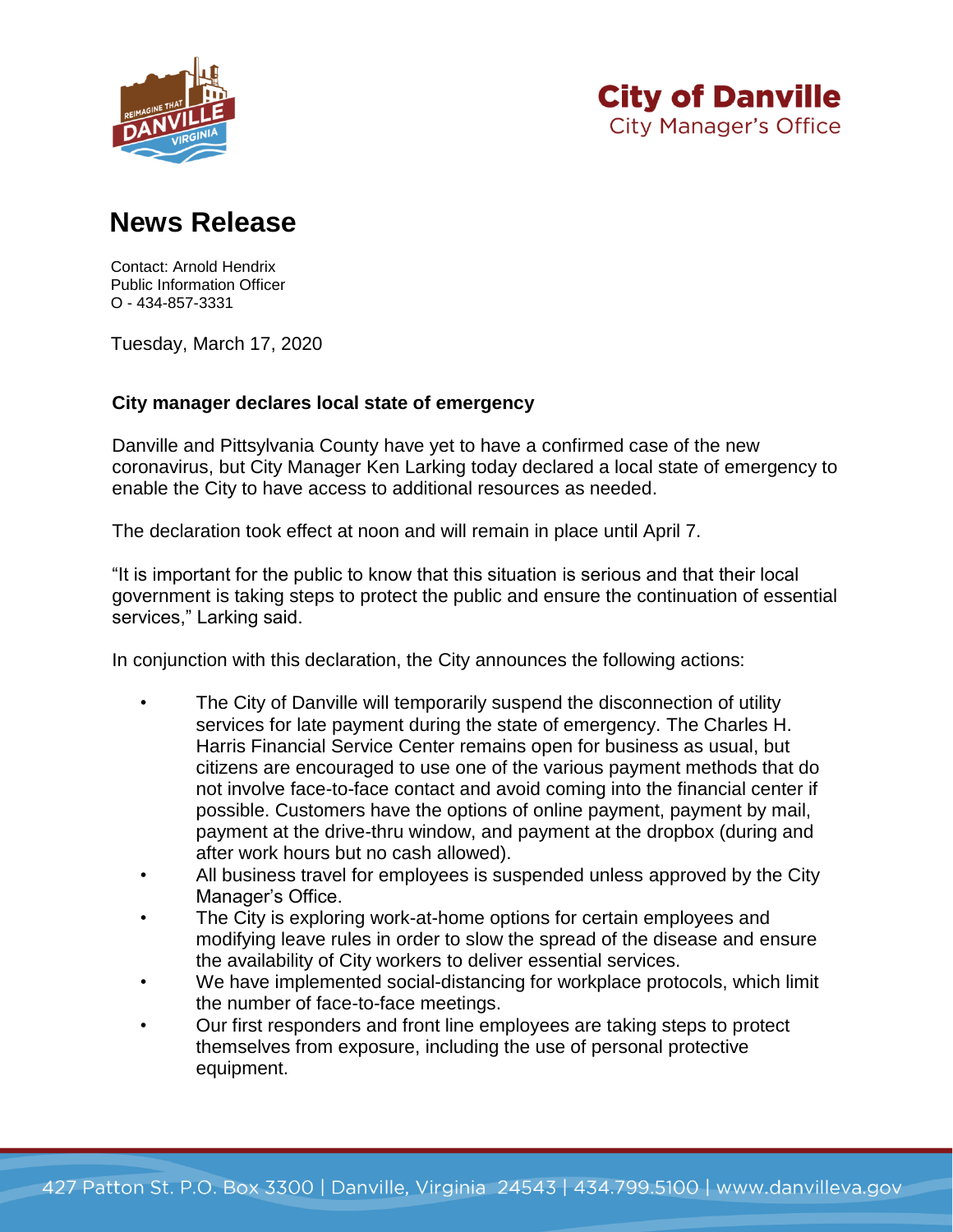



- We have stepped up our cleaning and disinfecting protocols in our public buildings.
- The Rubie B. Archie Library and indoor Parks and Recreation facilities remain closed to the public.
- Outdoor facilities including parks and the RiverWalk Trail will remain open.

## **Safety measures:**

The Virginia Department of Health provides the following advice to help prevent respiratory illnesses of any kind, including COVID-19, year-round:

- Wash your hands often with soap and water for at least 20 seconds, and help young children do the same. If soap and water are not available, use an alcoholbased hand sanitizer that contains at least 60% alcohol. Wash your hands, especially after coughing and sneezing, before and after caring for an ill person, and before preparing foods and before eating.
- Cover your nose and mouth with a tissue when you cough or sneeze and then throw the tissue in the trash.
- Avoid touching your eyes, nose, or mouth with unwashed hands.
- Avoid close contact (such as kissing, sharing cups, or sharing eating utensils) with people who are sick. Close contact is considered being within six (6) feet of someone who is ill for 15 minutes or more.
- Clean and disinfect frequently touched surfaces and objects, such as toys and doorknobs, especially if someone is sick.
- Stay home when you are sick, except when you need to get medical care. If you seek medical attention, call your doctor's office or medical facility before you go.

The CDC does not recommend that healthy people wear a facemask to protect themselves from respiratory diseases, including COVID-19. Facemasks should be used by people who show symptoms of COVID-19 to help prevent the spread of the disease to others. The use of facemasks is also crucial for health workers and people who are taking care of someone in close settings (at home or in a health care facility).

## **How can I learn more about COVID-19?**

If you have concerns that you may be sick from COVID-19, the Virginia Department of Health advises that you contact your healthcare provider.

Visit the City of Danville's COVID-19 website: http://www.danvilleva.gov/coronavirus

Visit the Virginia Department of Health website: [http://www.vdh.virginia.gov/surveillance](http://www.vdh.virginia.gov/surveillance-and-investigation/novel-coronavirus/)[and-investigation/novel-coronavirus/](http://www.vdh.virginia.gov/surveillance-and-investigation/novel-coronavirus/)